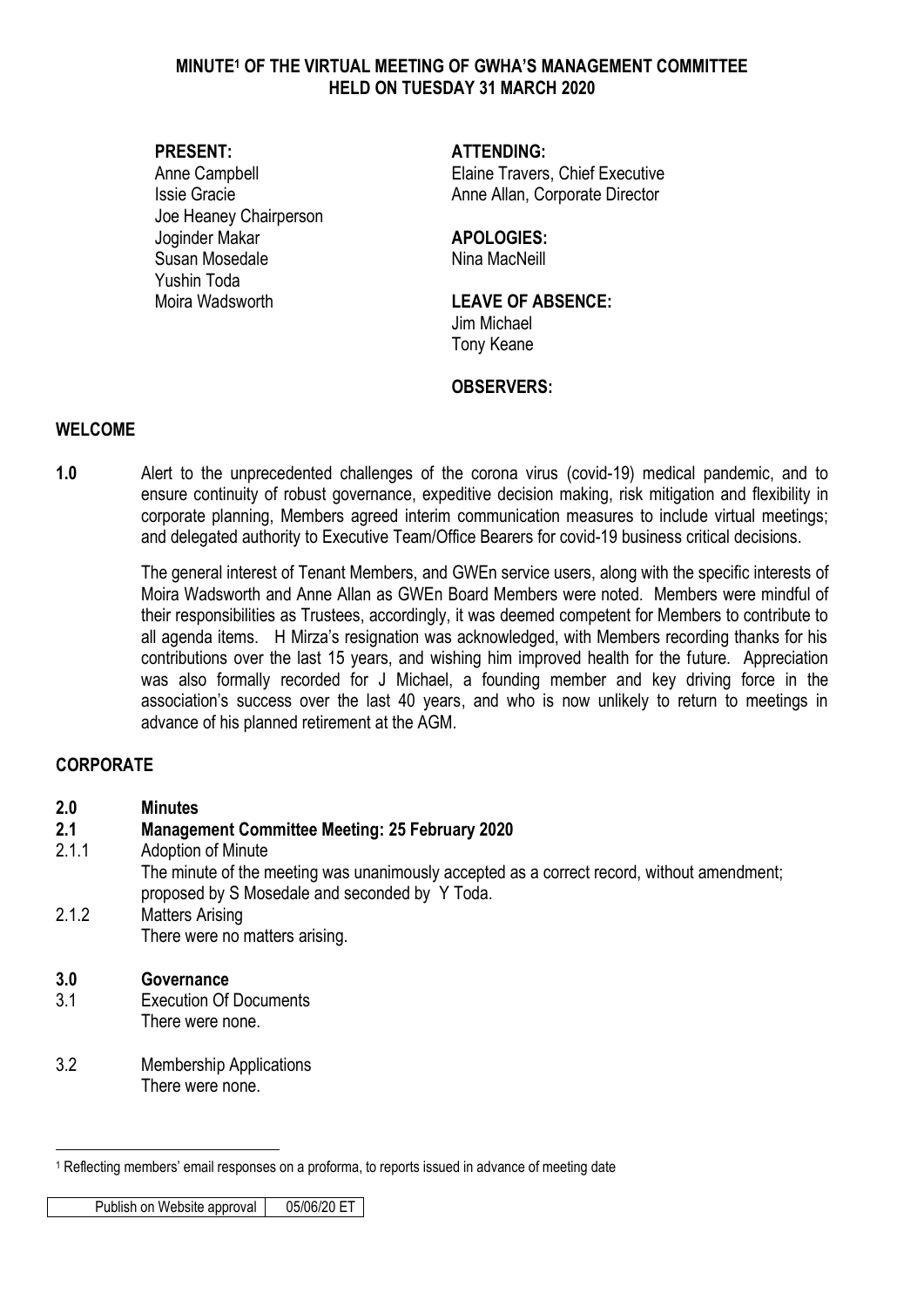3.3 Registers: Notifiable Events; Data Breach and P&Bs<sup>2</sup> Report No. 2 was considered. Members noted SHR<sup>3</sup> closure of NE 1003581; and, for NE 1003649, acknowledged the ongoing reporting requirement in respect of covid-19 governance and service delivery impacts. There were no data breaches or P&Bs to report.

#### 3.4 MC Membership Strategy

Report No 3 was considered and the amendment to MC Member attendance (M Wadsworth rather than S Mosedale) at the Committee Training Forum (CTF) was noted. Members acknowledged postponement of the CTF in cognition of Government advice; and, mindful of the MC profile/PIs, agreed flexibility to explore the appointment of CTF member(s) to fill occurring casual vacancies in advance of the AGM. Responding to Member queries, it was reported that:

- (a) the Tenants Handbook was last reviewed in 2018 to ensure compliance with the terms of the Housing (Scotland) Act 2014
- (b) MC Membership Profile/PIs reflect household, stock and local profiles, with endeavours towards representation and diversity in the appointment of MC Members.
- 3.5 SHR Regulatory Standards Compliance Report No. 4 was considered, and the evidence in support of the assessment acknowledged. Members were assured of accurate and appropriate assessment and agreed 100% compliance.

#### 3.6 GWEn Business Review

Report No 5 was considered. Members reviewed GWEn's business documents, approving unanimously the 2020/21 Business Plan, Budget, Service Level Agreement and Board Directors; whilst noting the planned review of the latter in August.

#### 3.7 MC Appraisals

Report No 6 was considered, with performance against the appraisal framework accepted in context. Members considered the Chairperson's recommendations, resolving to permit J Makar, M Wadsworth and Y Toda to stand for re-election, where appropriate.

#### 3.8 ICT Strategy Review and Compliance Members considered Report No. 7, noting compliance and performance, including low-risk carry forward initiatives.

#### **4.0 Finance**

4.1 30yr Cashflow Report No. 8 deferred to April MC.

4.2 Management Accounts to 31 January 2020 Report No 9 was considered, with Members acknowledging the ongoing focus on efficiency measures and approving unanimously the Management Accounts to 31 January 2020; noting

- I. SHAPS pension deficit accounted for in staff costs.
- II. Overheads expected to realign in future periods.
- III. Higher than anticipated surplus in the Housing Account due to temporary slippage in planned maintenance programme.
- IV. Net current assets fully cash-backed and lender covenant compliance.
- 4.3 Final Budget 2020/21

Report No 10 was considered. Members approved unanimously the final budget for 2020/21 acknowledging prudent planning to reflect the unprecedented environmental factors.

<sup>&</sup>lt;u>.</u> <sup>2</sup> Payments and Benefits

<sup>3</sup> Scottish Housing Regulator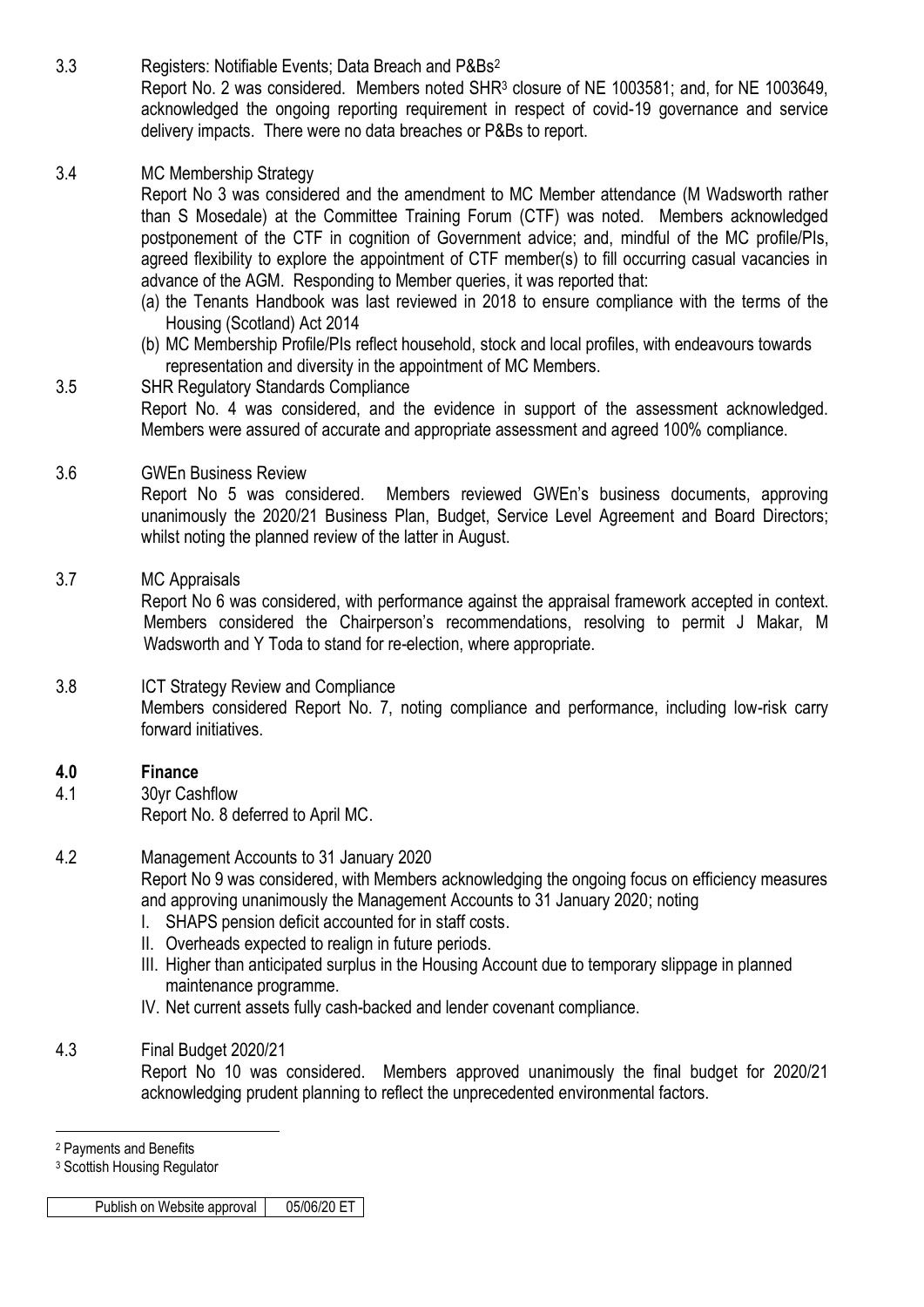# **SERVICES**

# **5.0** Service Satisfaction Monitoring: Review

Report No 11 was considered. Members reviewed the evaluation, and, with a caveat to reflect Government imposed restrictions around social contacts, approved continuation of face-to-face surveys, and enhanced data set to enable further cross analysis and trend monitoring. In response to a member query, it was confirmed that there is discussion with the consultant pre-interview and on receipt of the results, and that staff also routinely attend the RSL bench-marking group to share experience and good practice.

# **6.0 Property Services**

6.1 Procurement Report: Environmental Services

Members considered Report No 12, acknowledging procedural scrutiny; and noting appointment of the environmental services contractor on the proposed terms, in line with policy and delegated authority levels.

# 6.2 SHQS Progress Report

Report No13 was considered. Members noted that recent central heating boiler installations (energy efficiency) and asset disposals contributed to 88% compliance (93% excluding exemptions and abeyances) progressing toward the year-end PIs of 89% and 93% respectively.

#### 6.3 Procurement Delivery Plan: Consultant (Project Manager)

Report No 14 was considered, with Members acknowledging the concerted effort to progress consultant procurement amid challenging external influences.

### 6.4 Fire (Scotland) Regulations 2021: Strategy Compliance

Members noted progress towards compliance as outlined in Report No 15, confirming previous delegated authority to the CEO to determine the delivery strategy, and recognising the sector wide impact of the challenging external factors.

### **7.0 Tenancy Services**

7.1 Homelessness Duty Protocol: Lettings Quotas

Members considered Report No 16, deliberating the request in the context of recent extensive HAP<sup>4</sup> consultation, current lettings PIs and GWHA's homelessness prevention activities; as well as the administrative challenges around the referral process, and the demonstrable tenancy sustainment performance impact. Whilst remaining fully committed to continuing its long history of strong and proactive engagement with the Local Authority, Members were in agreement that GWHA's current lettings quotas were proportionate, and subject to review to reflect needs, demands, performance and risk.

### **8.0 Regeneration Services**

- 8.1 Project Reports:
- 8.1.1 Remodelling Projects
	- Report No 17 was considered, with Members commending the quality of the completed projects, despite the challenges with the contractor.
- 8.1.2 Corunna Street

Report No 18 was considered, and Members approved the procurement proposals to enable the project to be developed to planning application stage; and consequently the site transferred from GCC to GWHA.

8.1.3 Burnbank House: 25 Burnbank Gardens Report No 19 was considered, with Members noting progress including outline plans for formalising

<u>.</u>

Publish on Website approval | 05/06/20 ET

<sup>4</sup> Housing Allocations Policy